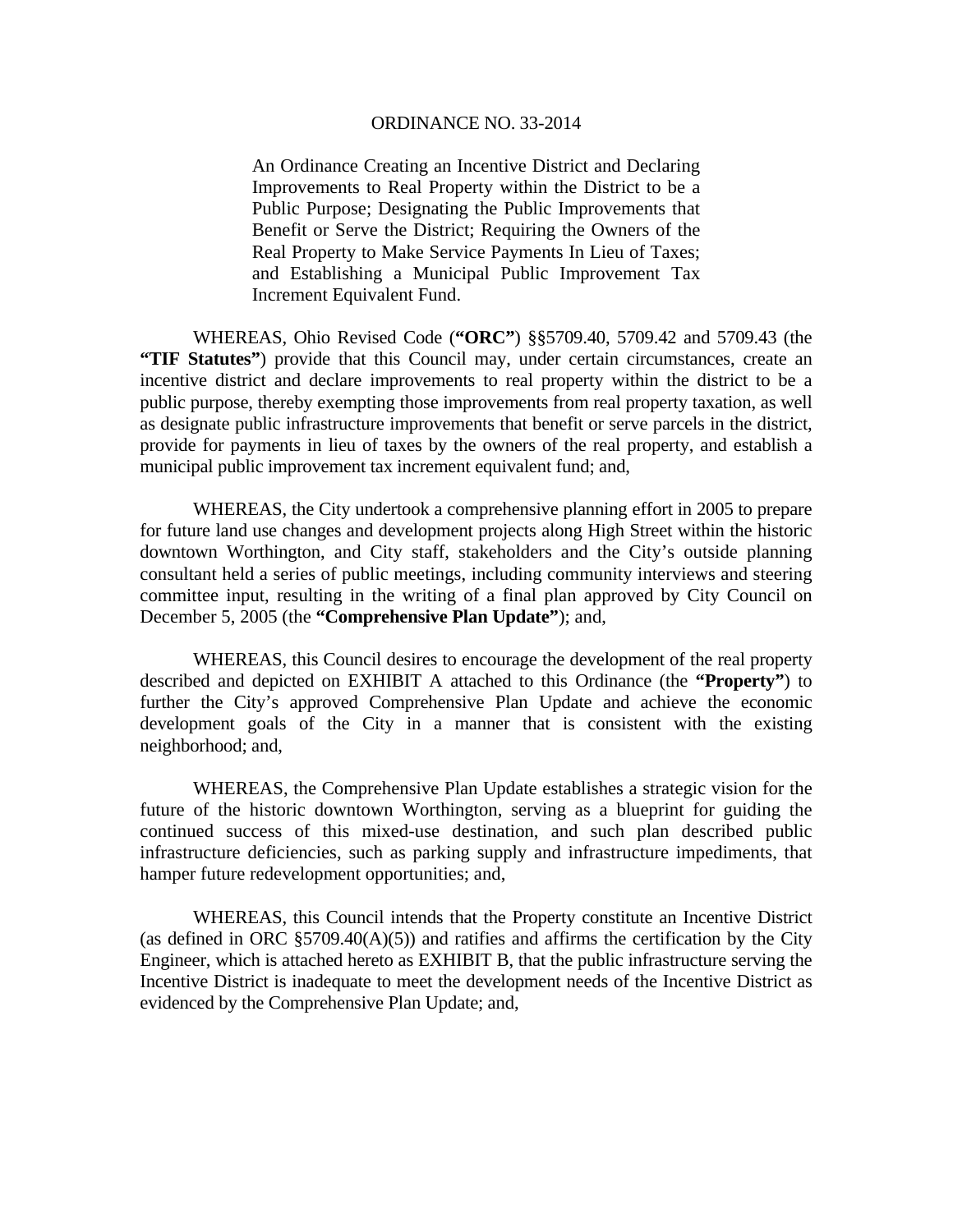WHEREAS, it is necessary and appropriate and in the best interests of the City to provide for the payment of annual service payments in lieu of taxes (**"Service Payments"**) by the current and future owners of the Property (each an **"Owner,"** and collectively, the **"Owners"**) with respect to the Improvements pursuant to ORC §5709.42; and,

 WHEREAS, the designated public infrastructure improvements described in EXHIBIT C attached hereto (the **"Public Infrastructure Improvements"**) will benefit or serve the Property; and,

 WHEREAS, the redevelopment of the Masonic Lodge and Snow House Properties (the "**Project**") to be undertaken in the Incentive District will place additional demand on the Public Infrastructure Improvements designated in this Ordinance; and,

 WHEREAS, it is in the best interests of the City to declare the Improvements to the Property within the Incentive District to be a public purpose, as Improvements are defined below and in ORC  $\S5709.40(A)(4)$ , and to provide an exemption from real property taxes as set forth in this Ordinance; and,

 WHEREAS, notice of this Council's intention to declare the Improvements exempt from real property taxes and to pass this Ordinance has been delivered to the Board of Education of the Worthington City School District (the **"Board"**) in accordance with ORC  $\S 5709.40(D)(2)$ , and this Council ratifies and affirms the delivery of such notice; and,

 WHEREAS, pursuant to ORC §5709.40(D)(3), the Board intends to take no formal action in response to the City's notice hereof, contingent upon the City and the Board entering into a mutually acceptable compensation arrangement, memorialized by a memorandum of understanding substantially in the form on file with the City (the "**Board Compensation MOU**"); and,

 WHEREAS, notice of this Council's intention to create an Incentive District for more than ten years and the percentage of the Improvements exempted from real property taxes exceeds 75 percent and to pass this Ordinance has been delivered to the Board of Franklin County Commissioners (**"County Commissioners"**) in accordance with ORC §5709.40(E), and this Council ratifies and affirms the delivery of such notice; and,

 WHEREAS, this Council and the County Commissioners agreed to a mutually acceptable compensation agreement, with this Council approving such an agreement via Ordinance 47-2014, to compensate those social service levying agencies providing children's services, alcohol, drug addiction and mental health services, developmental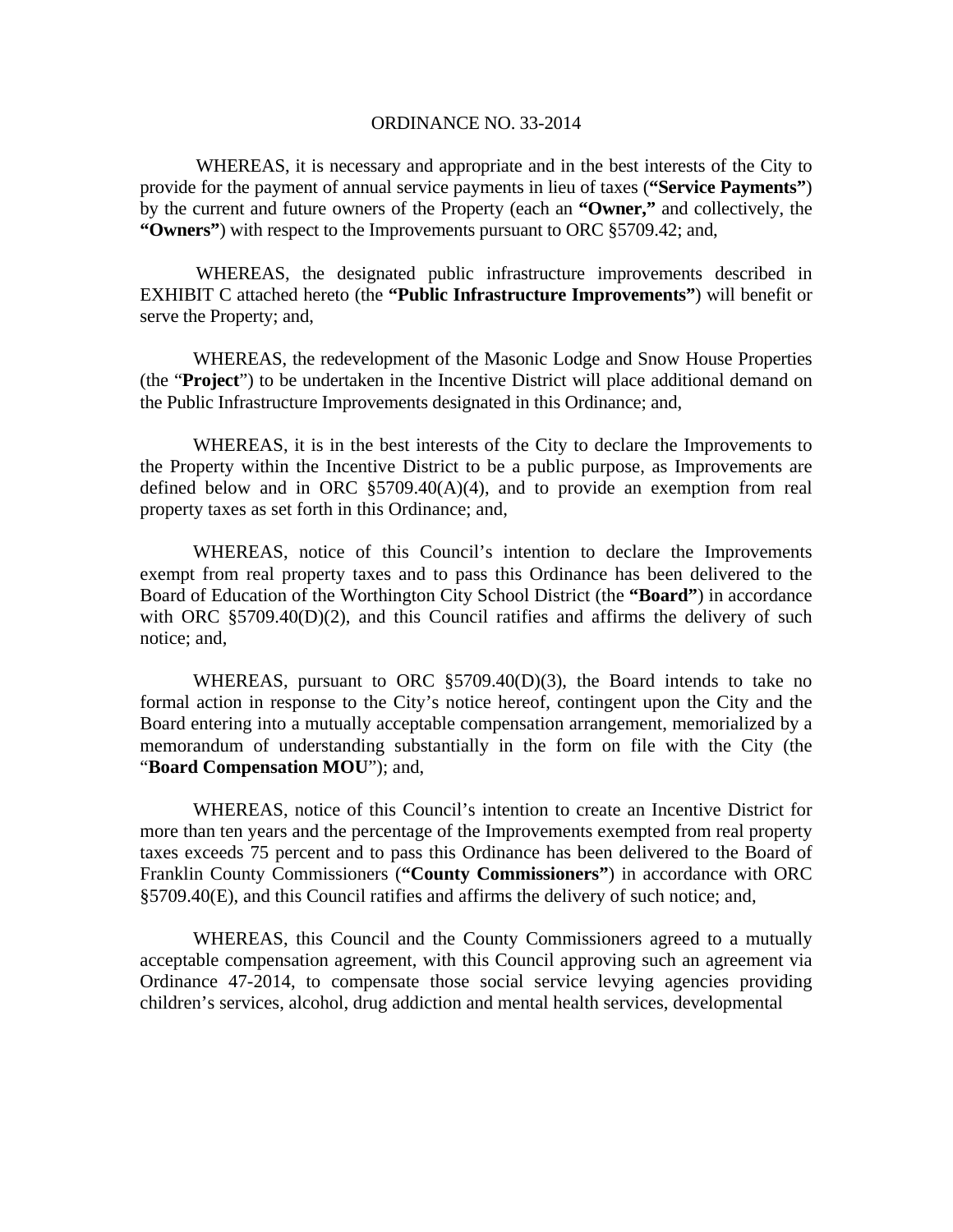disability services, and senior option services (collectively, the **"Franklin County Social Service Agencies"**), in proportional amounts of the taxes that would have been payable if the Improvements had not been exempted from taxation, during the exemption period set forth in this Ordinance and as provided under ORC §5709.43(C)(1)(b)(i) (the **"Franklin County Compensation Agreement"**); and,

 WHEREAS, the City intends to apply for exemptions from taxation on behalf of the Owners of the Property located within the Incentive District, pursuant to ORC §5709.911; and,

 WHEREAS, notice of this Council's public hearing on this Ordinance has been delivered to every Owner whose real property is located within the boundaries of the Incentive District in accordance with ORC §5709.40(C)(2), and this Council ratifies and affirms the delivery of such notice; and,

WHEREAS, pursuant to ORC  $\S$  5709.40(C)(2), this Council conducted a public hearing on this Ordinance on November 3, 2014, which date was not later than thirty days prior to adopting said Ordinance; and,

 WHEREAS, this Council desires that the Public Infrastructure Improvements be constructed; and,

 WHEREAS, the City has planned for, and intends to incur, the costs to construct the Public Infrastructure Improvements; and,

 WHEREAS, this Council desires that a portion of the costs of the Public Infrastructure Improvements and related expenses be paid from the Service Payments made in respect to the Improvements.

 NOW, THEREFORE, BE IT ORDAINED by the Council of the Municipality of Worthington, County of Franklin, State of Ohio:

 SECTION 1. Pursuant to and in accordance with the provisions of the TIF Statutes, this Council hereby determines and finds that it is in the best interests of the City to create an Incentive District comprised of the Property described herein (which shall constitute the **"Downtown Worthington Incentive District"**) and declare the Improvements to the Property within the Downtown Worthington Incentive District to be a public purpose and to grant an exemption from real property taxes on those Improvements, and this Council finds and determines that one-hundred percent (100%) of the applicable increase in true value of the Property subsequent to the effective date of this Ordinance (the **"Improvements"**) within the Downtown Worthington Incentive District is hereby declared to be a public purpose, with said exemption commencing on the first day of the first tax year after the effective date of this Ordinance in which the Improvements attributable to the construction of one or more completed redevelopment projects in the Downtown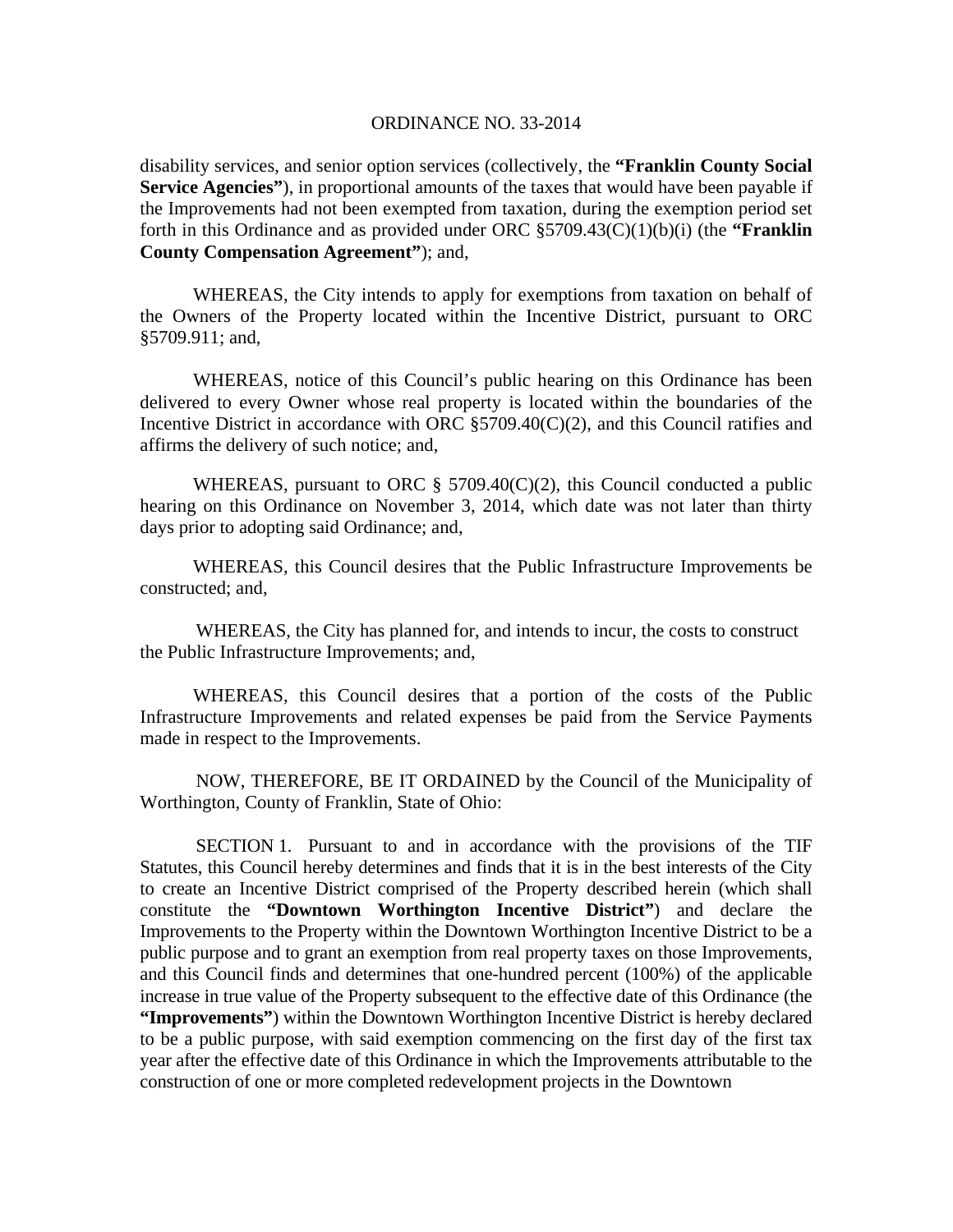Worthington Incentive District first appears on the tax list and duplicate of real and public utility property, and ending on the earlier of (i) thirty (30) years after such commencement date or (ii) the date on which the City can no longer require Service Payments, all in accordance with the requirements of ORC §5709.40 and ORC §5709.42. The life of the Downtown Worthington Incentive District shall commence and end on such dates as the exemption period set forth herein.

 SECTION 2. As provided in ORC §5709.42, the Owners of the Property are hereby required to, and shall make, Service Payments to the Treasurer of Franklin County (the **"County Treasurer"**) on or before the final dates for payment of real property taxes without penalty or interest, which Service Payments shall be retained by the County Treasurer or remitted to the City for deposit in the TIF Fund (as defined below), pursuant to ORC §5709.40 and ORC §5709.42 and as provided in Section 4 of this Ordinance. Each Service Payment shall be in the same amount as the real property taxes that would have been charged and payable against the Improvements (after credit for any other payments received by the City under ORC §319.302) had an exemption from taxation not been granted, and otherwise shall be in accordance with the requirements of the TIF Statutes. Any late Service Payments shall be subject to penalty and bear interest at the then current rate established under ORC §323.121(B)(1) and ORC §5703.47 or any successor provisions thereto, as the same may be amended from time to time (the payment of penalties and interest are collectively referred to herein with the annual service payments in lieu of taxes and any related amounts received by the City under ORC §319.302 as the Service Payments).

 SECTION 3. This Council finds and determines that the Public Infrastructure Improvements will benefit or serve the Property in the Downtown Worthington Incentive District.

 SECTION 4. This Council hereby authorizes and directs the Director of Finance to establish, pursuant to and in accordance with the provisions of ORC §5709.43, the Downtown Worthington Municipal Public Improvement Tax Increment Equivalent Fund (the **"TIF Fund"**) to be maintained in the custody of the City. The TIF Fund shall receive all Service Payments made in respect of the Improvements which are received by the City from the County Treasurer in accordance with this Ordinance.

 The Service Payments received by the City shall be deposited into the TIF Fund and used (i) first, to pay the City's customary and reasonable costs related to the exercise of its rights and the discharge of its obligations under the TIF Statutes, this Ordinance, the Board Compensation MOU, the Franklin County Compensation Agreement and all other related laws, agreements and undertakings, (ii) second, to make payments to the Board as described in the Board Compensation MOU, (iii) third, to make payments to the County Commissioners to compensate the Franklin County Social Service Agencies as described in the Franklin County Compensation Agreement; (iv) fourth, to pay the costs of the construction of the Public Infrastructure Improvements, and (v) fifth,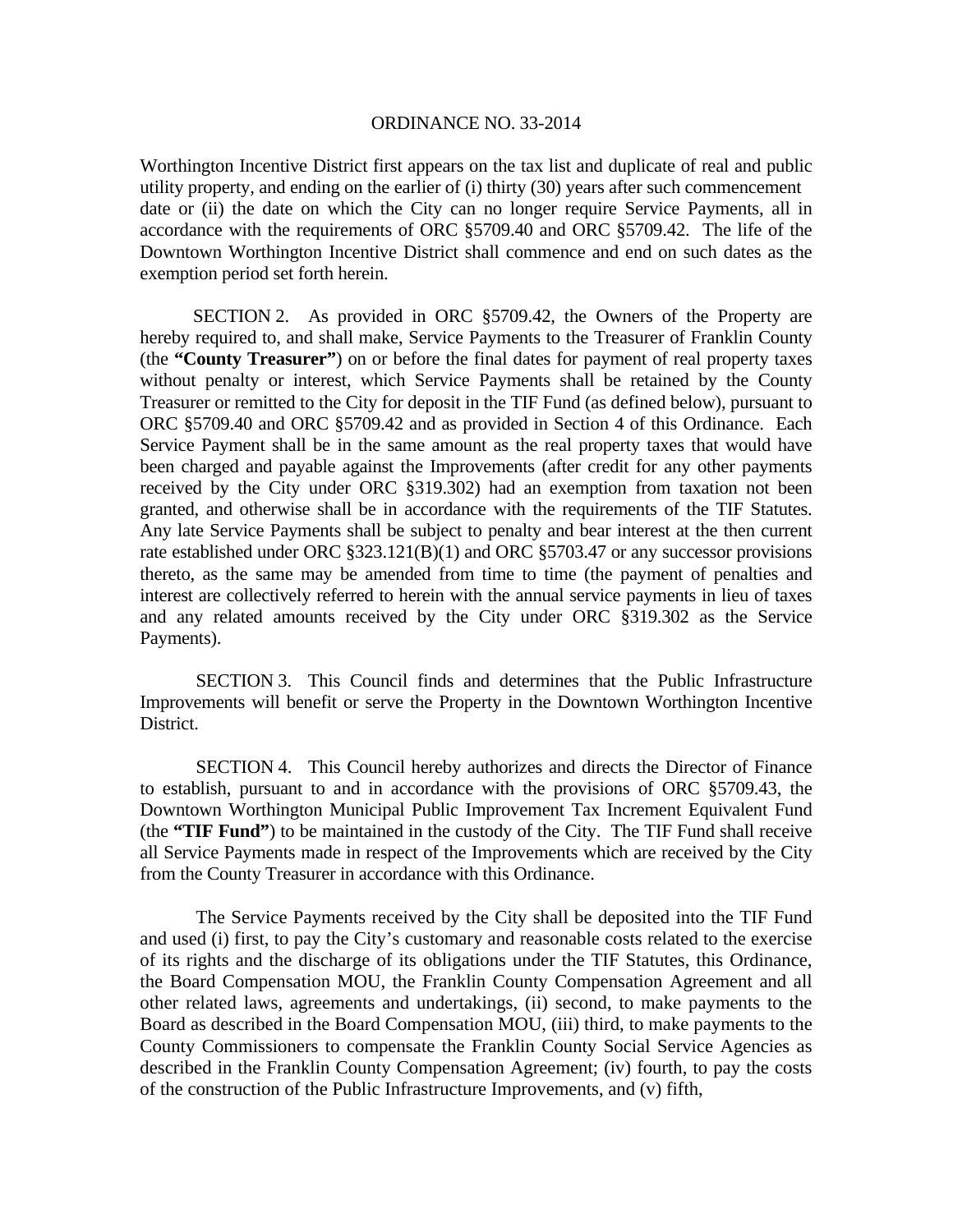if any Service Payments remain in the TIF Fund after the payments described in  $(i) - (iv)$ above, to make payments to the City to be used for purposes of making any other future Public Infrastructure Improvements.

 The TIF Fund shall remain in existence so long as the Service Payments are collected and used for the aforesaid purposes, after which the TIF Fund shall be dissolved in accordance with ORC §5709.43(D). Upon such dissolution, any incidental surplus remaining in the TIF Fund shall be disposed as provided in ORC §5709.43(D).

 SECTION 5. The City Manager, the Director of Finance and the Director of Law, and any other City official, as appropriate, are each authorized and directed to sign any documents, instruments or certificates, including without limitation any agreement to authorize or otherwise distribute Service Payments under this Ordinance, and to take such actions as are necessary or appropriate to consummate or implement the transactions described in or contemplated by this Ordinance.

SECTION 6. Pursuant to ORC §5709.40(I), the Clerk of this Council is hereby directed to deliver a copy of this Ordinance to the Director of the Ohio Development Services Agency within fifteen days after its passage, and on or before March 31 of each year that the exemption set forth in Section 1 hereof remains in effect, the City Manager shall cause to be prepared and submitted to the Director of the Development Services Agency the status report required thereunder.

 SECTION 7. This Council finds and determines that all formal actions of this Council concerning and relating to the passage of this Ordinance were taken in an open meeting of this Council and that all deliberations of this Council that resulted in those formal actions were in meetings open to the public in compliance with the law.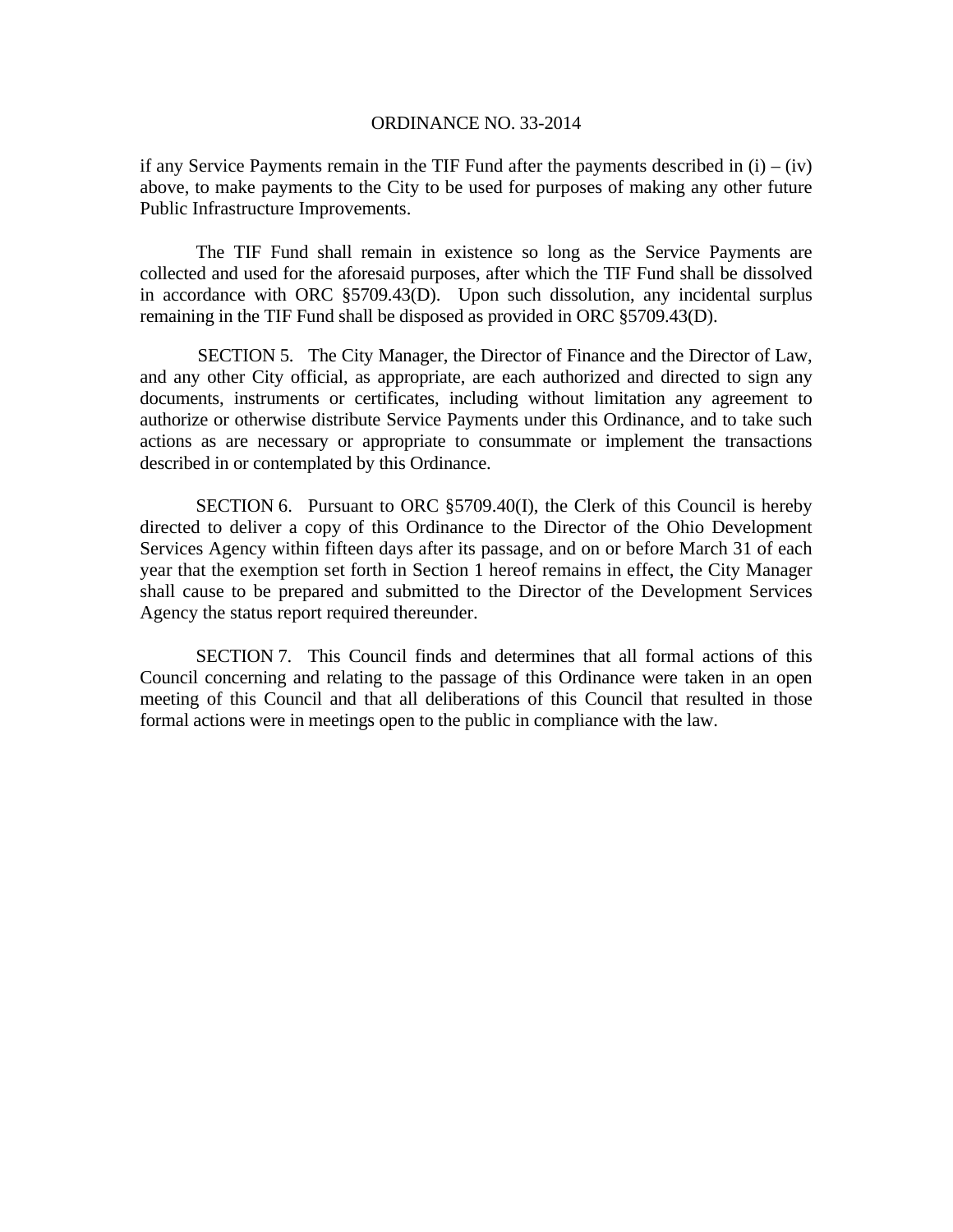SECTION 8. That notice of passage of this Ordinance shall be posted in the Municipal Administration Building, the Worthington Library, the Griswold Center and the Worthington Community Center and shall set forth the title and effective date of the Ordinance and a statement that the Ordinance is on file in the office of the Clerk of Council. This Ordinance shall take effect and be in force from and after the earliest period allowed by law and by the Charter of the City of Worthington, Ohio.

Passed December 15, 2014

 \_/s/ Bonnie D. Michael\_\_\_\_\_\_\_\_\_\_\_\_\_ President of Council

Attest:

 $\frac{1}{s}$  D. Kay Thress P.H. December 15, 2014 Clerk of Council Effective January 7, 2015

Introduced October 20, 2014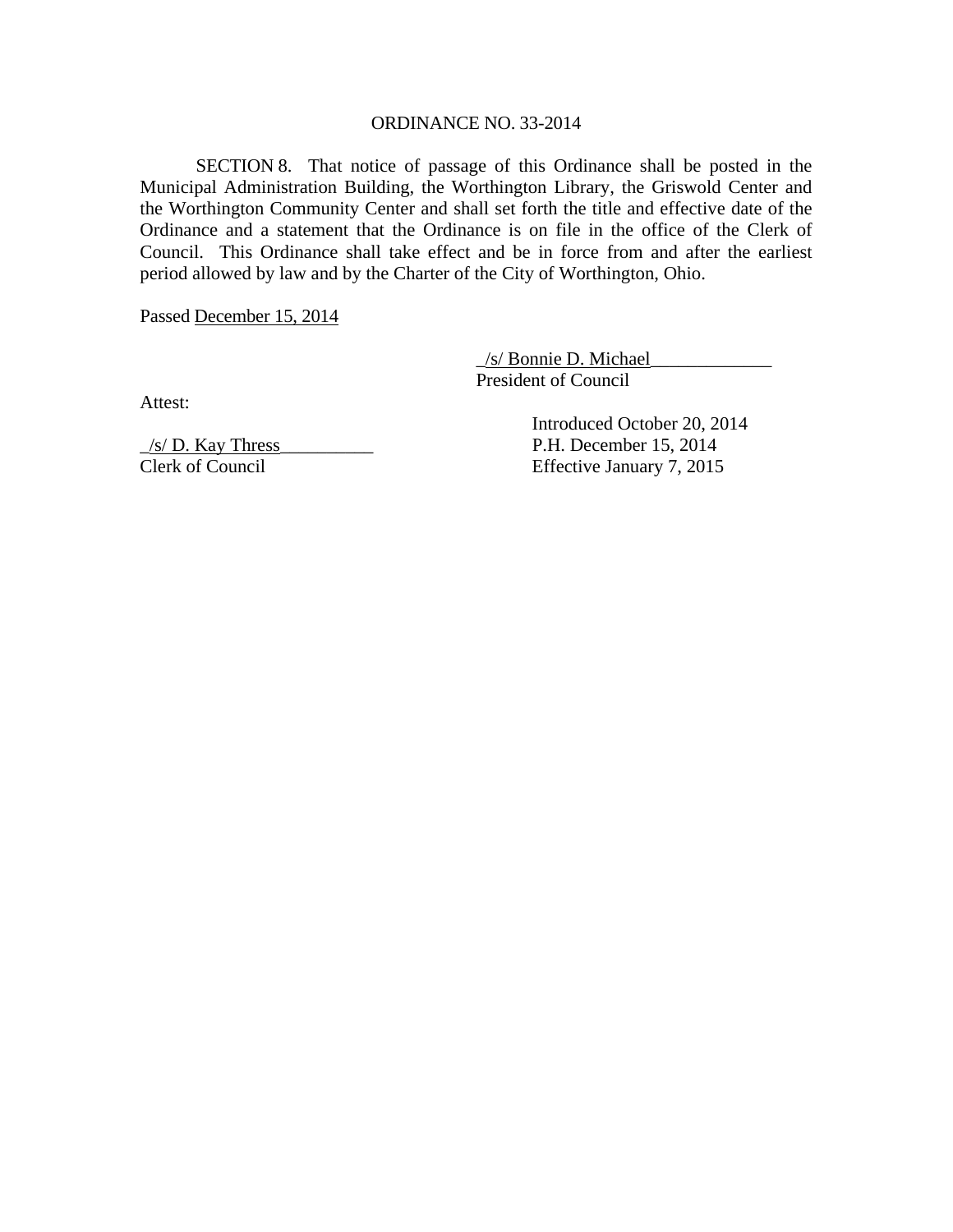# **EXHIBIT A**

### **PROPERTY DESCRIPTION**

Real property located on, adjacent to, or bounded by High Street, from South Street to North Street, as more fully set forth in this Exhibit A, and which such property is collectively enclosed in a continuous boundary in Worthington, Franklin County. This Property shall include any purported subdivisions of the enumerated parcels.

This real property may be identified by such Parcel Numbers as may be reassigned by the Franklin County Auditor and street addresses as assigned by the City of Worthington.

[The remainder of this page left intentionally blank]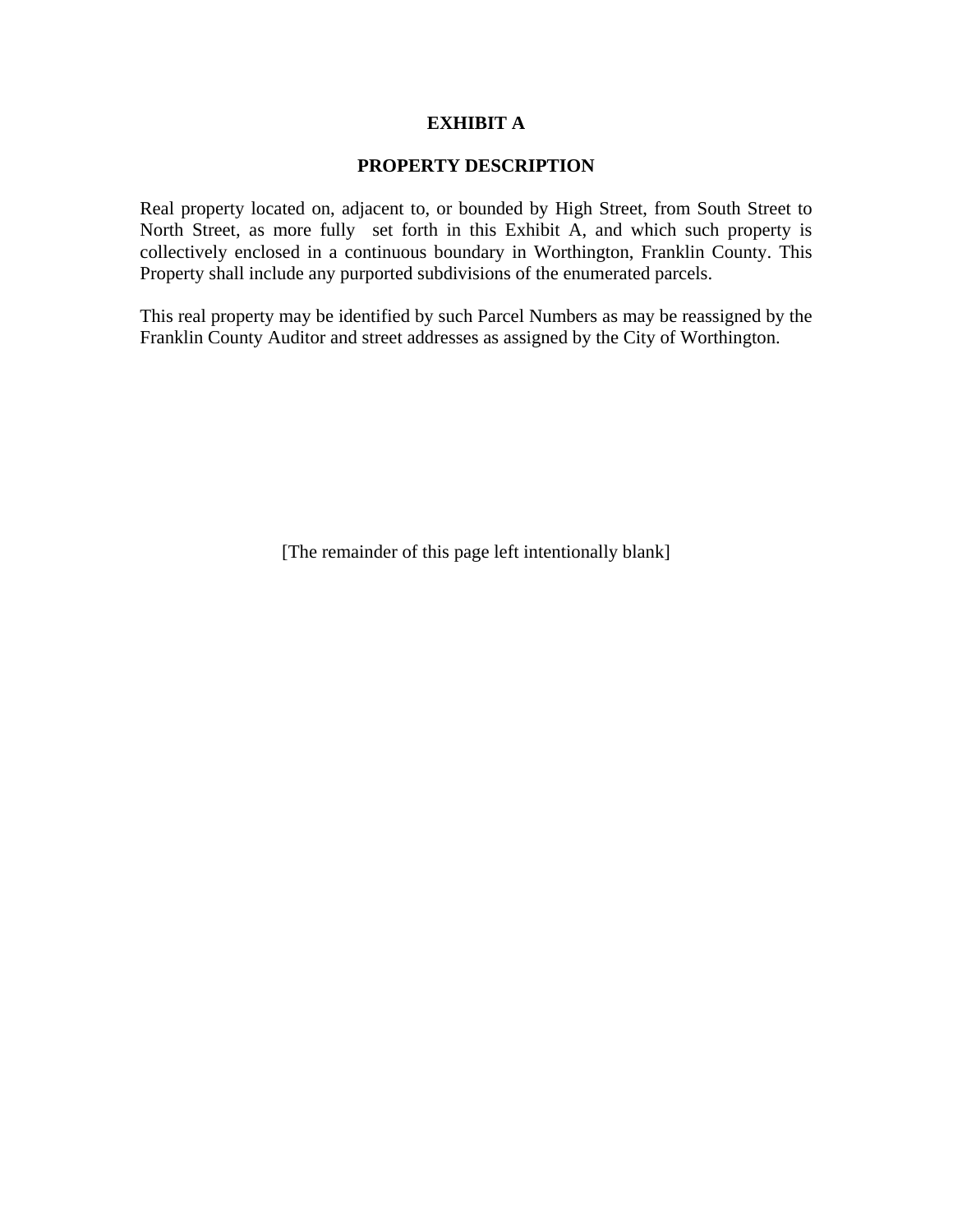| Parcel ID  | <b>Address</b>   | <b>Street</b>     | Unit |
|------------|------------------|-------------------|------|
| 100-000003 | 920              | High St           |      |
| 100-000027 | 597              | High St           |      |
| 100-000037 | 669              | High St           |      |
| 100-000039 | 547              | High St           |      |
| 100-000049 | 679              | High St           |      |
| 100-000050 | 891              | High St           |      |
| 100-000069 | 819              | High St           |      |
| 100-000080 | $\boldsymbol{0}$ | High St           |      |
| 100-000084 | 688              | High St           |      |
| 100-000093 | 0                | High St           |      |
| 100-000094 | 560              | High St           |      |
| 100-000097 | 544              | High St           |      |
| 100-000100 | 0                | High St           |      |
| 100-000102 | 640              | High St           |      |
| 100-000103 | 49               | New England Ave E |      |
| 100-000108 | 800              | High St           |      |
| 100-000109 | $\boldsymbol{0}$ | High St           |      |
| 100-000120 | 893              | High St           |      |
| 100-000150 | 879              | High St           |      |
| 100-000167 | 25               | New England Ave W |      |
| 100-000192 | 579              | High St           |      |
| 100-000197 | 689              | High St           |      |
| 100-000208 | 530              | High St           |      |
| 100-000212 | 623              | High St           |      |
| 100-000219 | 808              | High St           |      |
| 100-000225 | 633              | High St           |      |
| 100-000227 | 660              | High St           |      |
| 100-000236 | 900              | High St           |      |
| 100-000238 | 627              | High St           |      |
| 100-000239 | 885              | High St           |      |
| 100-000243 | 556              | High St           |      |
| 100-000280 | 825              | High St           |      |
| 100-000288 | 0                | High St           |      |
| 100-000294 | 644-646          | High St           |      |
| 100-000300 | 0                | High St           |      |
| 100-000308 | 882              | High St           |      |
| 100-000312 | 41               | New England Ave W |      |
| 100-000314 | 529              | High St           |      |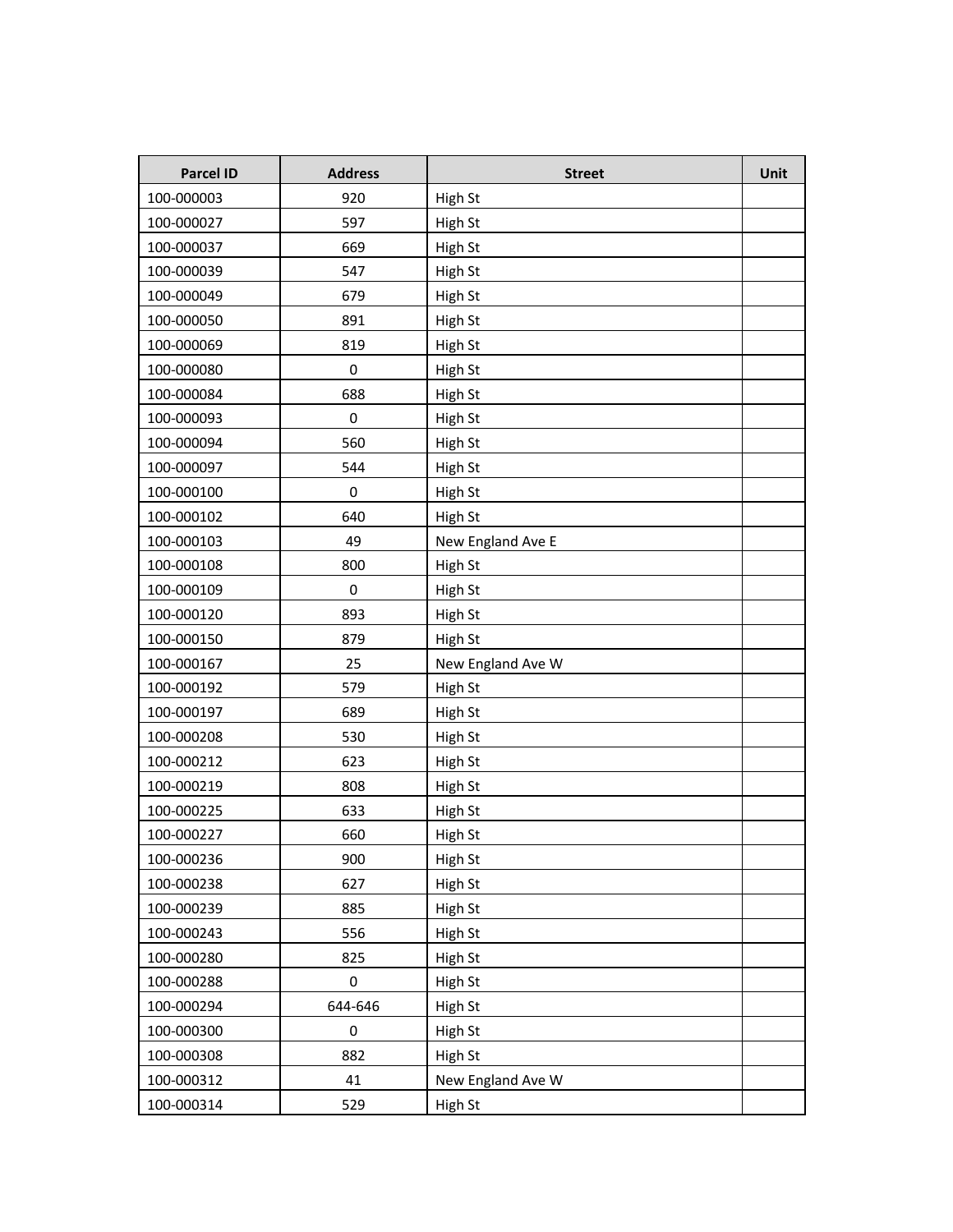| 100-000326 | 559            | High St        |       |
|------------|----------------|----------------|-------|
| Parcel ID  | <b>Address</b> | <b>Street</b>  | Unit  |
| 100-000327 | 0              | High St        |       |
| 100-000335 | 677            | High St        |       |
| 100-000344 |                |                |       |
| 100-000349 | 656            | High St        |       |
| 100-000372 | 888            | High St        |       |
| 100-000383 | 634            | High St        |       |
| 100-000386 | 820            | High St        |       |
| 100-000391 | 666            | High St        |       |
| 100-000517 | 600            | High St        |       |
| 100-000518 | 911            | High St        |       |
| 100-000526 | 634            | High St        |       |
| 100-000528 |                |                |       |
| 100-000619 | 650            | High St        |       |
| 100-000718 | 571            | High St        |       |
| 100-002147 | 923            | High St        |       |
| 100-003922 | 615            | High St        |       |
| 100-003941 | 940            | High St        |       |
| 100-004088 | 0              | High St        |       |
| 100-005929 | 870            | High St        |       |
| 100-005930 | 12             | Stafford Ave E |       |
| 100-006227 | 657            | High St        |       |
| 100-006349 | 777            | High St        |       |
| 100-006616 | 752            | High St        |       |
| 100-006619 | 649            | High St        | 101   |
| 100-006620 | 649            | High St        | 102   |
| 100-006621 | 649            | High St        | 201   |
| 100-006622 | 649            | High St        | 202   |
| 100-006623 | 649            | High St        | 203   |
| 100-006624 | 649            | High St        | 204   |
| 100-006625 | 649            | High St        | 301   |
| 100-006626 | 649            | High St        | 302   |
| 100-006627 | 649            | High St        | $C-1$ |
| 100-006628 | 649            | High St        | $C-2$ |
| 100-006629 | 649            | High St        | $C-3$ |
| 100-006630 | 649            | High St        | $C-4$ |
| 100-006681 | 867            | High St        |       |
| 100-006682 | 868            | High St        |       |
| 100-006683 | 869            | High St        |       |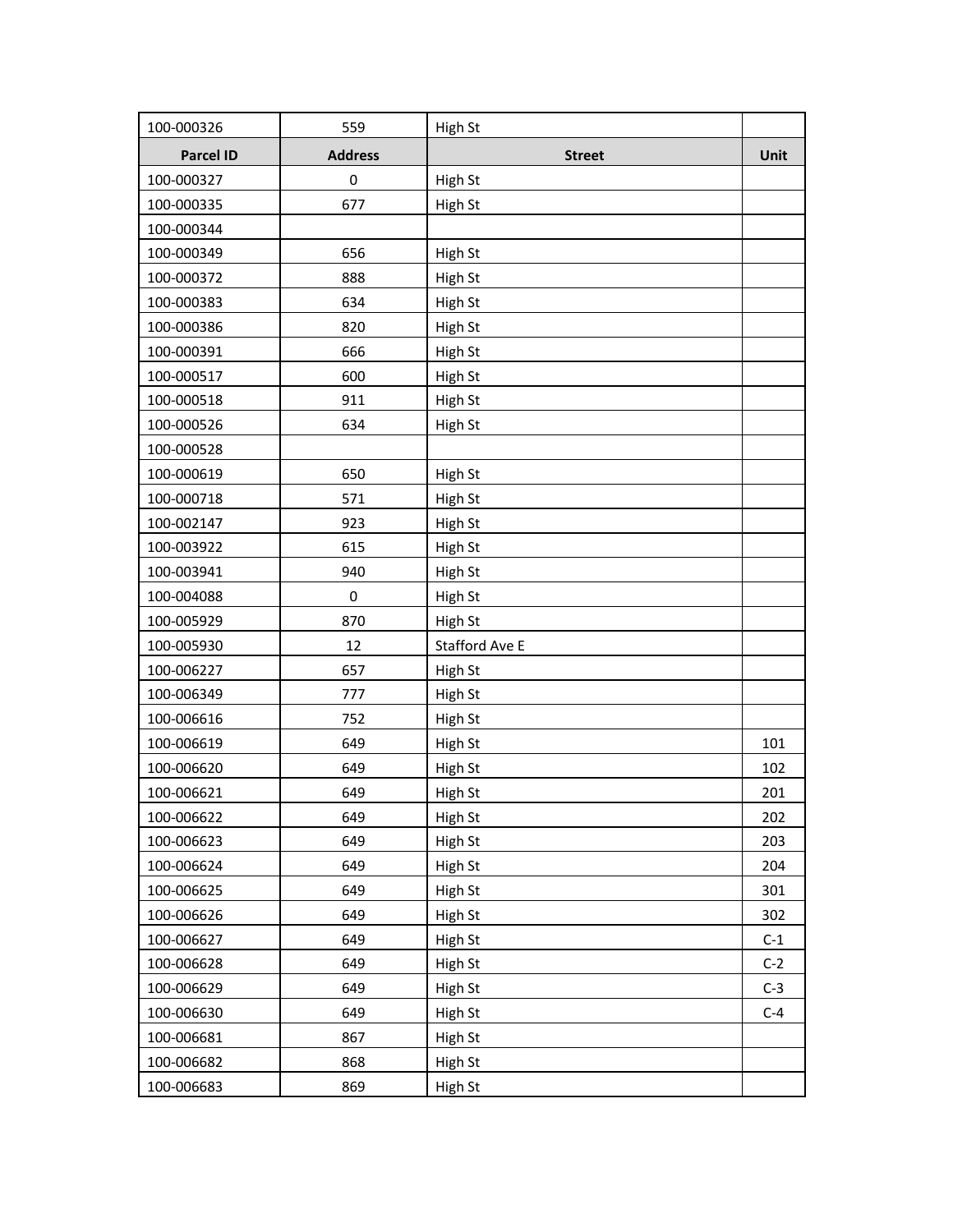| 100-006684       | 870            | High St       |      |
|------------------|----------------|---------------|------|
| <b>Parcel ID</b> | <b>Address</b> | <b>Street</b> | Unit |
| 100-006686       | 692            | High St       |      |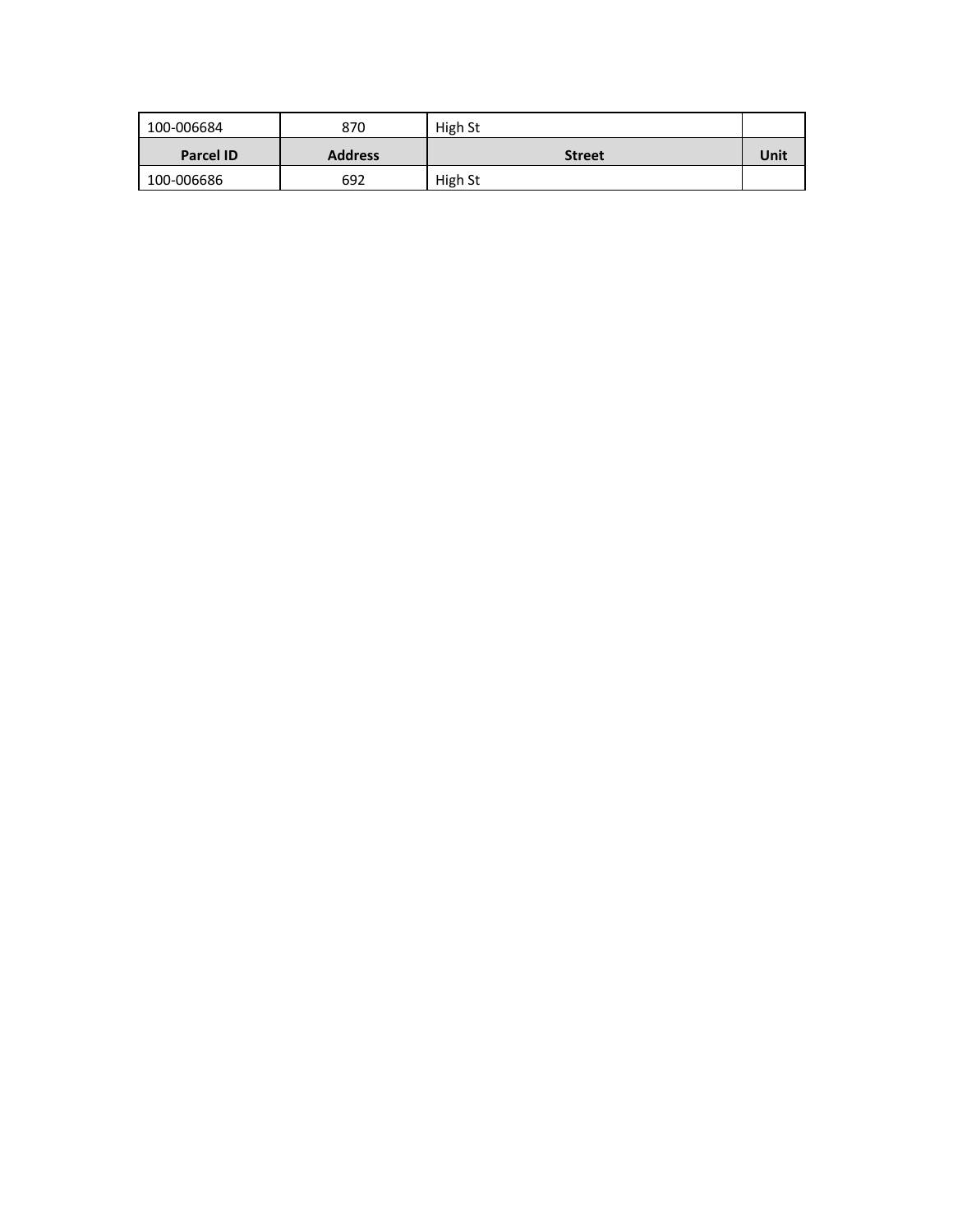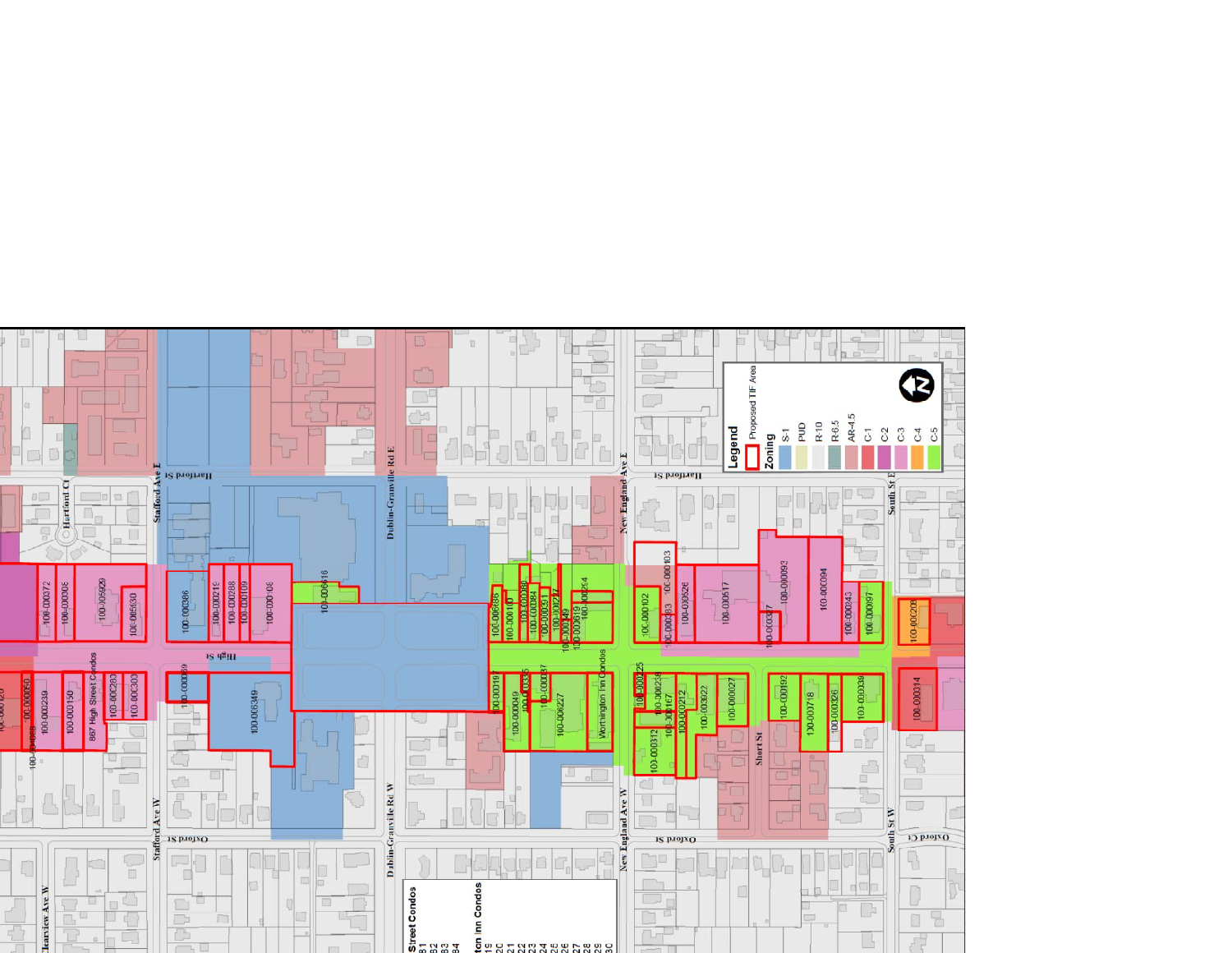# **EXHIBIT B**

**CERTIFICATION BY CITY ENGINEER** 

[The remainder of this page left intentionally blank]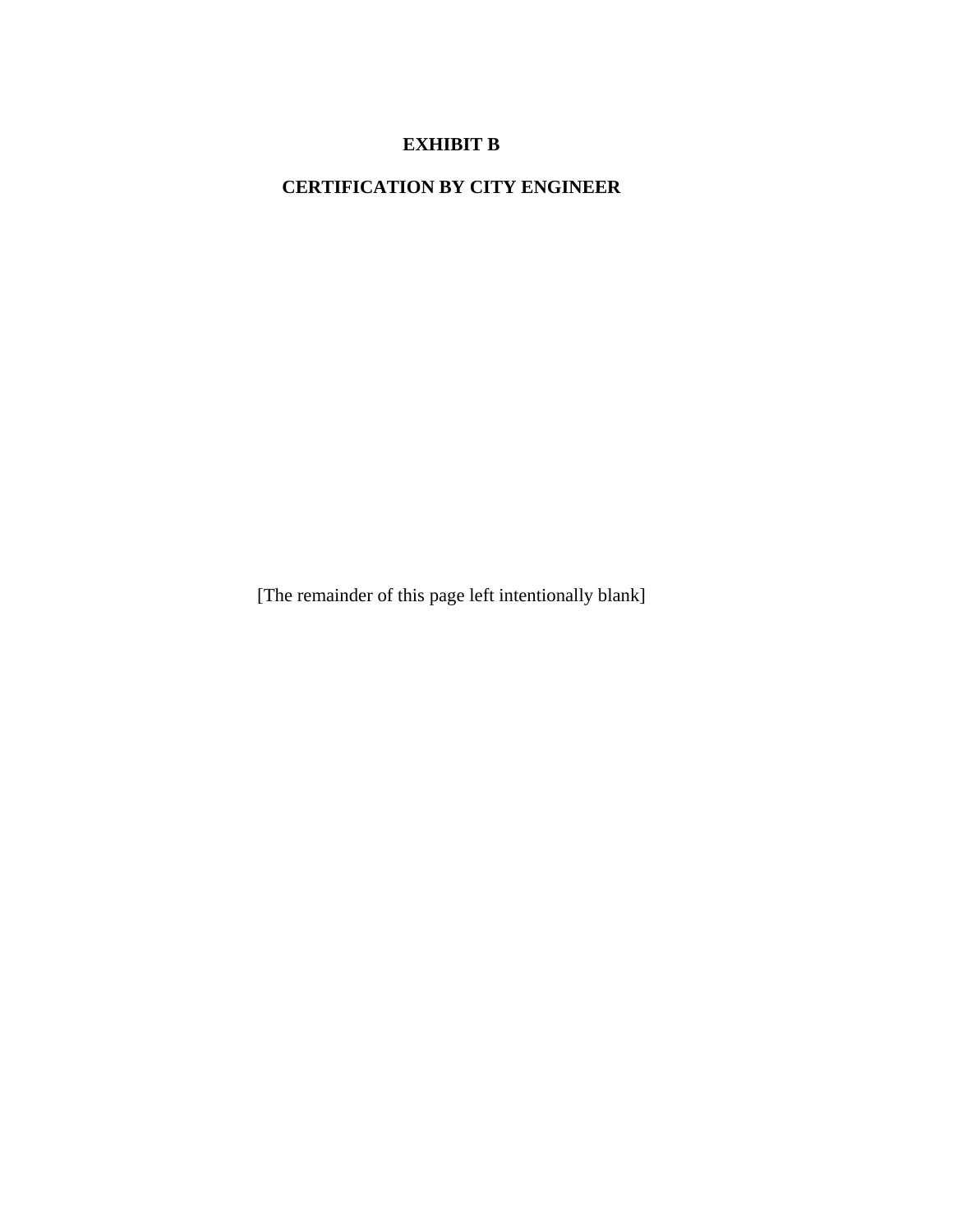

October 14, 2014

Jeffry Harris Economic Development Manager 6550 North High Street Worthington, Ohio 43085

#### Re: Inadequacy of Public Infrastructure Serving Proposed Incentive District TIF

Dear Mr. Harris:

I write to certify that the public infrastructure serving a to-be-proposed incentive district tax increment financing (Incentive District TIF) area along the High Street spine in downtown Worthington, from South Street to North Street, is inadequate to meet the development needs of the district. Specifically, on-going concerns with parking supply and location and streetscape improvements - noted nearly ten years ago in the City's planning materials - serve as evidence that public infrastructure is inadequate for purposes of serving existing, proposed and future development in and around the Incentive District TIF area. My certification of this inadequacy is in line with observations and development recommendations provided in the City's Comprehensive Plan Update & 2005 Strategic Plan for Worthington adopted by City Council in December 2005 (see pages 80, 106 and 108).

As I understand it, the City is contemplating the creation of an Incentive District TIF enclosed by a continuous boundary and incorporating commercial and some ancillary residential parcels located on or adjacent to the High Street corridor in downtown Worthington, from South Street to North Street.

Pursuant to Ohio Revised Code §5709.40(A)(5)(f), and in my role as the City's Engineer, I am certifying that the public roadway infrastructure - as it exists today and in terms of parking solutions and streetscape improvement efforts - is inadequate to serve the area in light of proposed development of additional residential condominium units within the Incentive District TIF area.

Please let me know if you have any concerns or questions regarding this certification. I can be reached at (614) 431-2425 or via email at wwatterson@ci.worthington.oh.us.

Sincerely,

William W. Watterson **City Engineer** 

380 Highland Avenue | Worthington, Ohio 43085 | 614.431.2425 | worthington.org